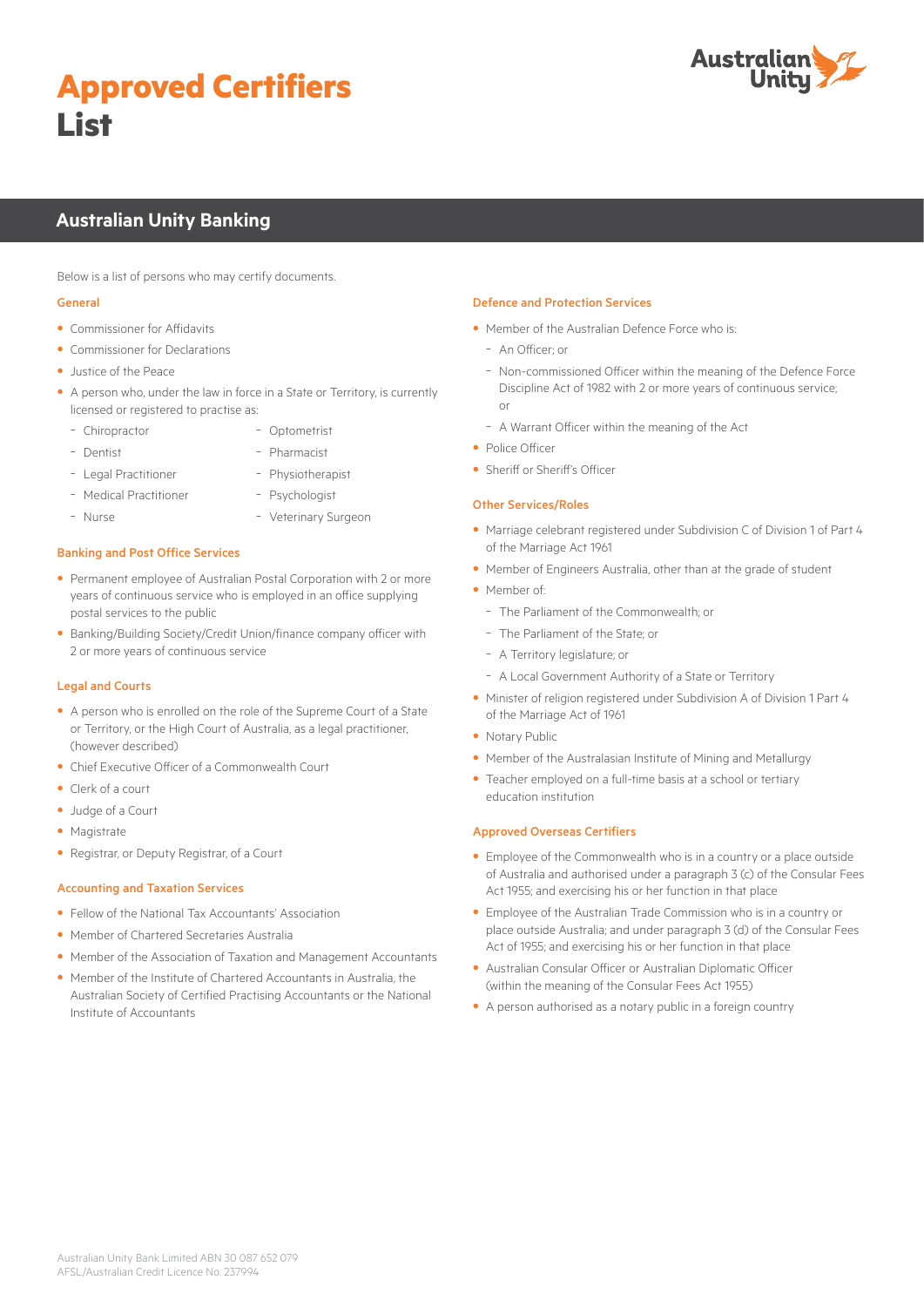# **Identification documents**

The Anti-Money Laundering and Counter Terrorism Financing Act 2006 requires us to verify your identity when you open an account with Australian Unity.

Documents that confirm your full name, date of birth and/or current residential address are required as indicated on the lists below (Note: we require original documents or original certified copies of identification. Documents must be current/not expired, unless noted otherwise below):

- Any one document from List A; or
- One document from List B and one document from List C; or
- Two documents from List B
- Refer to list D if a minor or List E for special provisions.

Refer to list A, B, C, D & E below:

| <b>LIST A</b>                     | • Current Australian drivers licence                                                                                                                      |  |  |
|-----------------------------------|-----------------------------------------------------------------------------------------------------------------------------------------------------------|--|--|
| Primary Photographic ID Documents | • Passport (current or expired less than two years) issued by the Commonwealth<br>• Australian photo ID Card                                              |  |  |
|                                   |                                                                                                                                                           |  |  |
|                                   | • Current Foreign passport (if not in English accompanied by an English translation prepared by an<br>accredited translator)                              |  |  |
|                                   | . National ID Card issued by a Foreign Government (if not in English accompanied by an English translation<br>prepared by an accredited translator)       |  |  |
| <b>LIST B</b>                     | • Australian Birth Certificate or Extract                                                                                                                 |  |  |
| Primary Non-photographic          | • Citizenship Certificate issued by the Commonwealth                                                                                                      |  |  |
| <b>ID Documents</b>               | • Pension card issued by Centrelink                                                                                                                       |  |  |
|                                   | • Health care card issued by Centrelink                                                                                                                   |  |  |
|                                   | • Birth Certificate issued by a Foreign Government (if not in English accompanied by an English translation<br>prepared by an accredited translator)      |  |  |
|                                   | • Citizenship Certificate issued by a Foreign Government (if not English accompanied by an English<br>translation prepared by an accredited translator)   |  |  |
| LIST <sub>C</sub>                 | • A notice that contains your full name and current residential address and was issued in the last 12 months<br>(unless otherwise stated) in the form of: |  |  |
| Secondary ID documents            | • Tax Assessment Notice from the Australian Tax Office                                                                                                    |  |  |
|                                   | • Evidence of a financial benefit from the government e.g. family allowance                                                                               |  |  |
|                                   | • Council Rates Notice issued in the past three months                                                                                                    |  |  |
|                                   | • Utilities bill issued in the past three months e.g. water, power, phone etc                                                                             |  |  |
| <b>LIST D</b>                     | · Birth Certificate or passport - confirm address from parent/guardian's customer details; or                                                             |  |  |
| Minors                            | • A letter from the School Principal within last three months stating:                                                                                    |  |  |
|                                   | - Full name of the minor and their residential address; and                                                                                               |  |  |
|                                   | - The time the minor attended school                                                                                                                      |  |  |
| <b>LIST E</b>                     | Indigenous Australians (where list A, B & C Identification cannot be provided):                                                                           |  |  |
| Special provision                 | • A person who is recognised by the members of the community to be a community elder and is in the form<br>of a letter on the community letterhead        |  |  |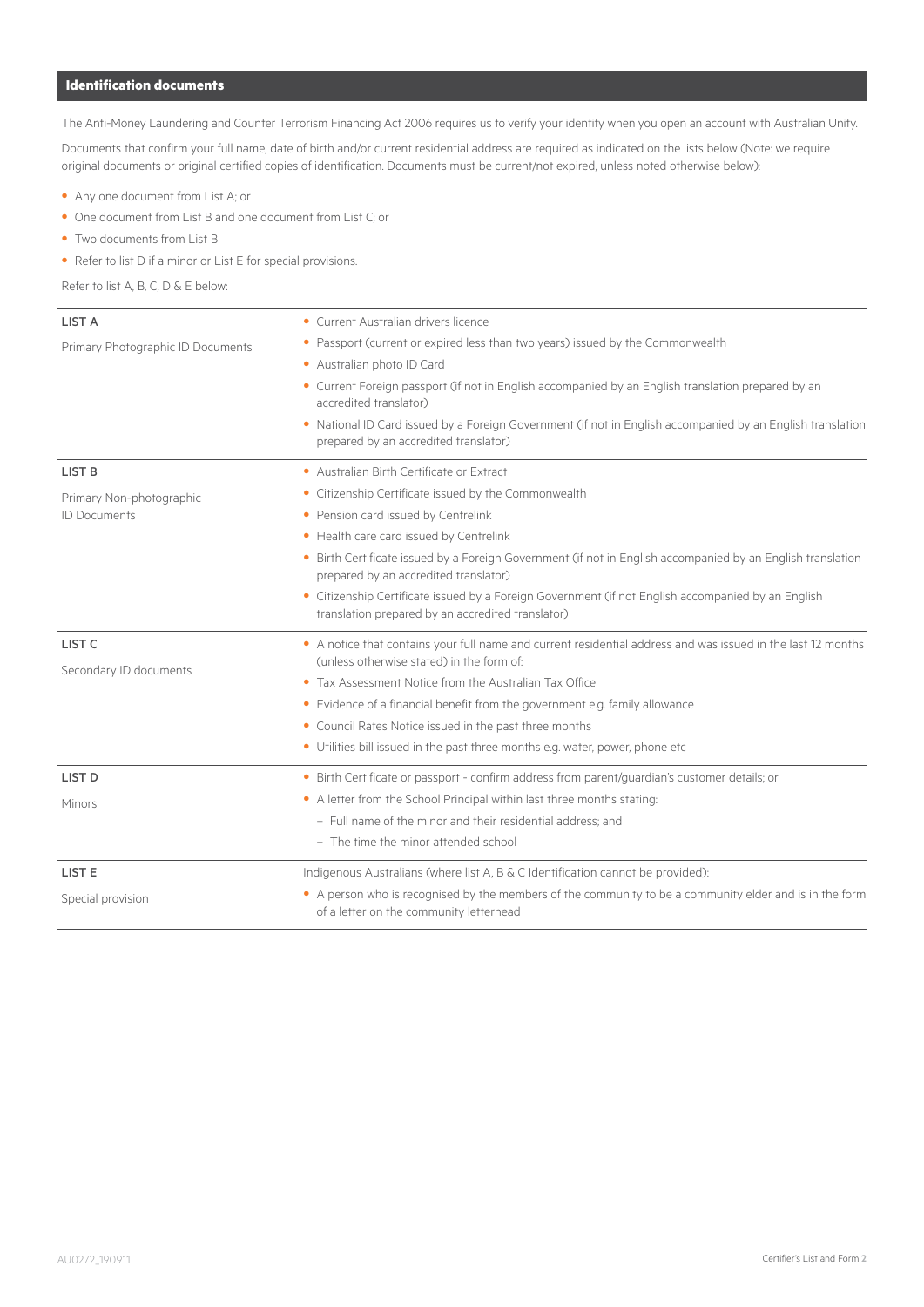

| <b>Certifiers</b> |
|-------------------|
| <b>Form</b>       |

# **Australian Unity Banking**

Please use **BLOCK** letters and a black or blue pen to complete this Form.

Please make sure that all questions are answered. Please indicate using an 'X' where appropriate. If a section does not apply to you, please indicate using 'N/A'.

| <b>Step 1</b> Customer details and identification |                                                  |  |  |
|---------------------------------------------------|--------------------------------------------------|--|--|
| Title                                             | $Mr$ $ \times Mrs$ $ \times Ms $ $ \times Miss $ |  |  |
| Surname                                           |                                                  |  |  |
| Given name(s)                                     |                                                  |  |  |
| Customer no.                                      | Phone                                            |  |  |
| Identification<br>ID type                         |                                                  |  |  |
| Name of person<br>to whom it relates              |                                                  |  |  |
| ID type                                           |                                                  |  |  |
| Name of person<br>to whom it relates              |                                                  |  |  |
| ID type                                           |                                                  |  |  |
| Name of person<br>to whom it relates              |                                                  |  |  |

# **Step 2 Certifier's details** (must not be related to applicant)

| Title                                             | $\times$<br>$Mr$ $ \times $<br>$Mrs$ $\times$ Ms<br>$\vert \times \vert$ Miss |  |
|---------------------------------------------------|-------------------------------------------------------------------------------|--|
| Surname                                           |                                                                               |  |
| Given name(s)                                     |                                                                               |  |
| Residential or Business<br>address (not a PO Box) |                                                                               |  |
| Suburb                                            | State                                                                         |  |
| Postcode                                          | Country                                                                       |  |
| Phone                                             | Mobile                                                                        |  |
| Email                                             |                                                                               |  |
| Occupation                                        |                                                                               |  |